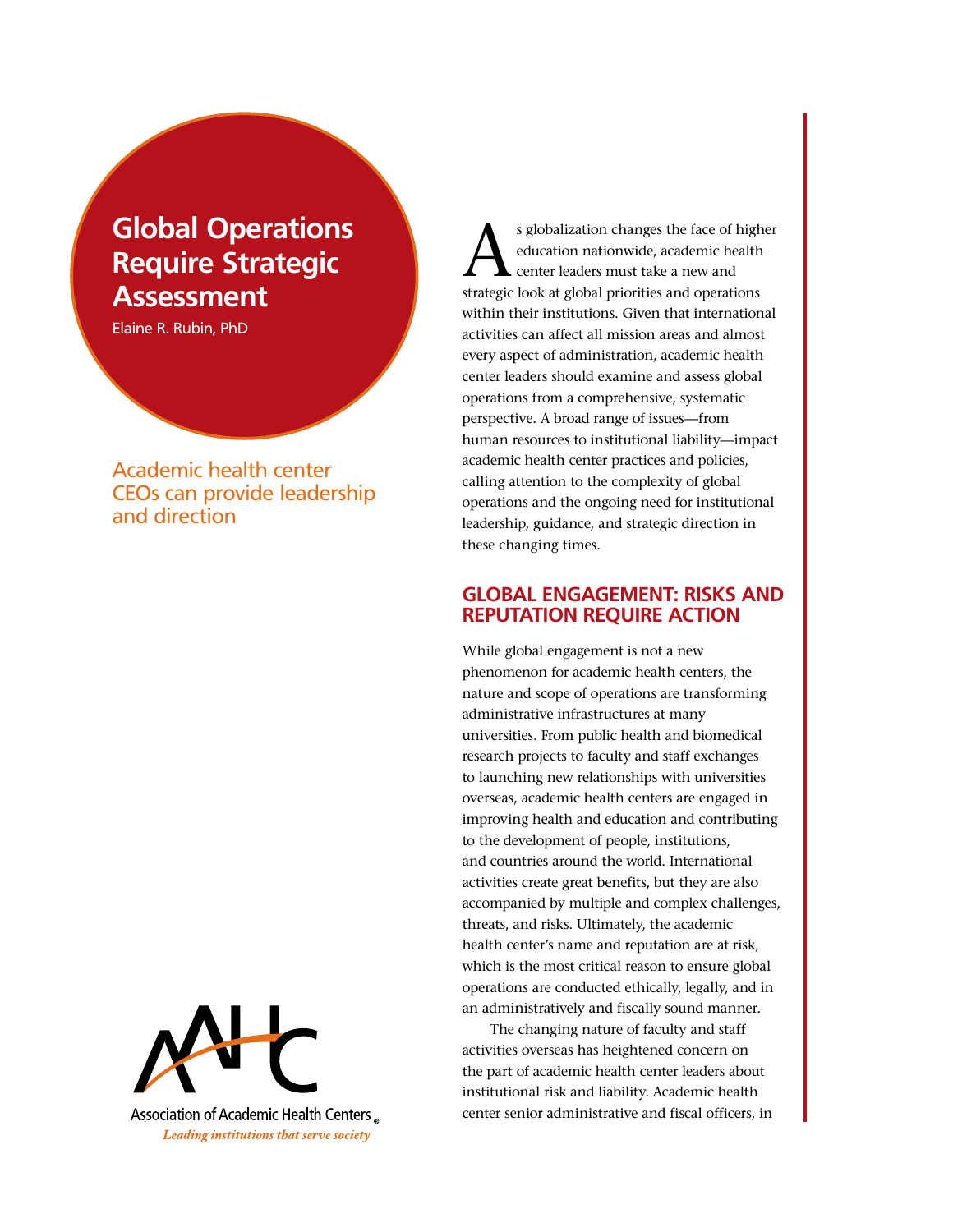" International activities create great benefits, but they are also accompanied by multiple and complex challenges, threats, and risks."

particular, perceive a critical need for guidance in many areas, as well as standardization in practices and policies.

## **Strategic Planning and Leadership NEEDED in Global Operations**

Increasingly, institutional leaders are asking "What is the strategic plan for international activities?" and "What are the driving forces for engagement in one or more countries or regions of the world?" as they recognize a need to establish or enhance engagement overseas or to address a rapid expansion already underway. Often, leaders find that no plan or standards are in place. It is not uncommon for international activities within an academic health center to develop in an ad hoc manner, with one or more faculty or students driving or managing activities in different divisions of the institution.

Information about international activities and related fiscal and operational issues is often scattered throughout the institution. International activities can range from major engagements in education, research, and service programs throughout the world to individual projects of one faculty member or a range of student or faculty exchanges.

Today, many institutions are considering the consolidation of global projects and programs into initiatives or centers; some already exist, with institutions reporting \$100 million or more in international activities. Centers and initiatives are one way of focusing attention on global priorities, aligning international activities with specific institutional goals or resources, or asserting an institution's leadership in the sector.

**GLOBAL OPERATIONS REQUIRE STRATEGIC ASSESSMENT** 

Even with such centers, strategic plans do not exist and many programs and initiatives are not operating under, or even known to, the center.

Such situations are motivating some leaders to bring an array of stakeholders together to collect and analyze information, review current activities, identify institutional strengths and weaknesses, and develop strategic plans.

An effective review will raise questions about the myriad operational issues that can place the institution at risk. Such a review can also provide an opportunity to record achievements and outcomes of programs, and consider whether new or different visions, strategies, or tactics are needed as the institution moves forward. Finally, program review and strategic planning on global issues provide a valuable opportunity to gain insights on what, if any, coordinating mechanisms exist within the academic health center, as well as between the parent university and the academic health center.

## **Issues and Questions to address**

Even as universities and academic health centers plan for the future, an array of critical issues and questions, for which there are not always guidelines or readily apparent answers, must be addressed now. From representatives of the Global Operations Workgroup of the Senior Administrative/Fiscal Officers executive leadership group of the Association of Academic Health Centers (AAHC), the following issues were recommended for priority consideration:

## **From Initial Operations to Exit**

Determining the means and methods for setting up and engaging in business overseas is perhaps the first and most critical issue to address. Universities are required to comply with the laws and practices of the host country. Thus, institutions must determine how and where to register in foreign nations and whether to

" The changing nature of faculty and staff activities overseas has heightened concern on the part of academic health center leaders about institutional risk and liability."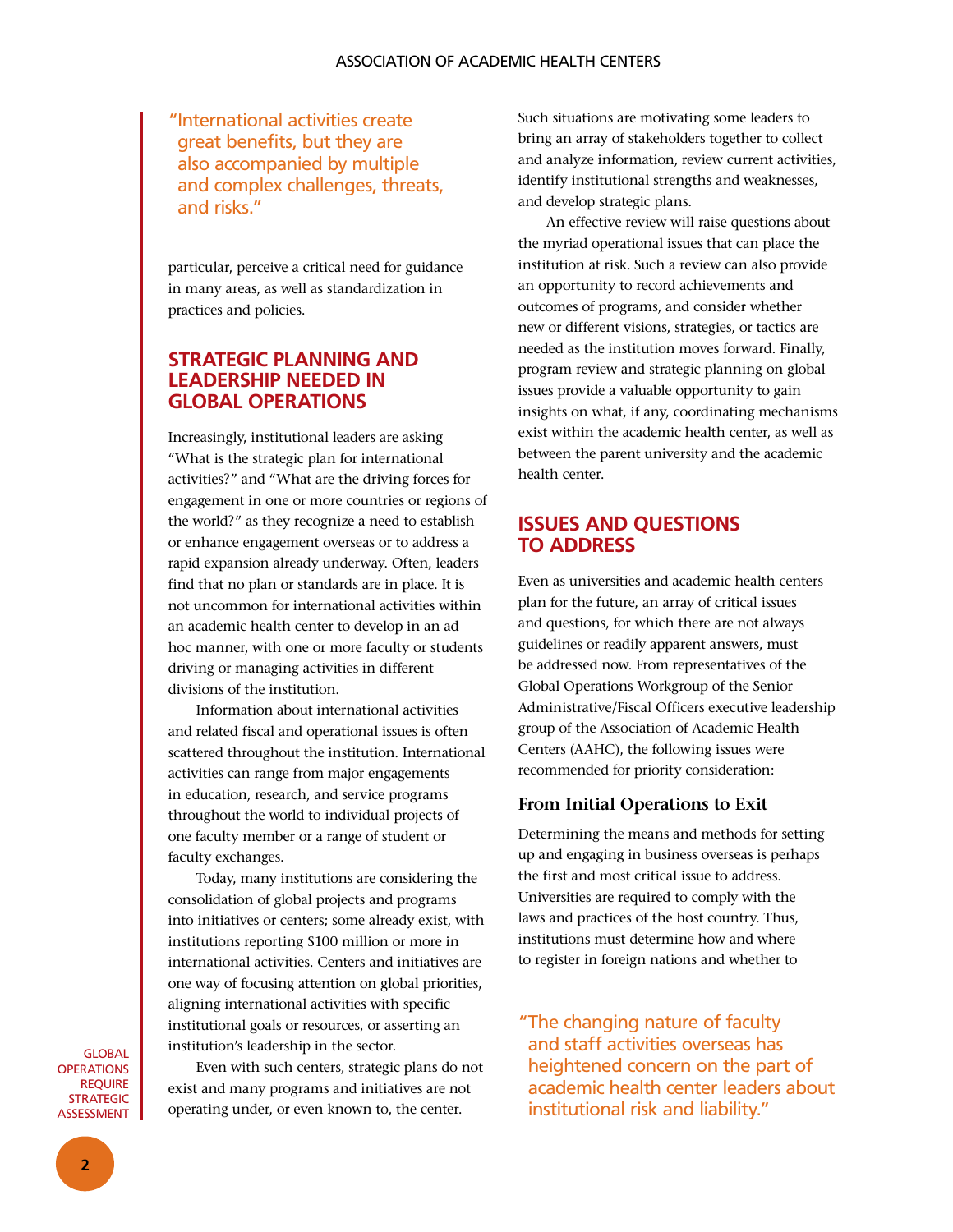engage legal counsel who practice within the host nation or use international firms with experience in multiple nations. Each inquiry is country specific, according to academic health center legal counsel, and there is no single available source for information on various country-specific regulations.

Institutions also have to determine whether they are required to or should do business through a non-governmental organization (NGO) when entering into business in a foreign country. Should a corporation be set up in the country? What happens when an institution works with or through an international organization or a university in the host country? What if the institution is developing a research project in a foreign country as a totally independent operation from any other foreign institution or company? To what extent do procedures and practices change? Are subcontracts appropriate? Some academic health center fiscal officers reported that they do not subcontract with affiliates. Regardless of the process, use of the institutional name must be controlled and managed.

Representatives from some academic health centers noted that institutional guidelines are also needed for the internal review process at the academic health center. Who and how many people need to review documents that outline operational processes and procedures related to foreign initiatives?

Finally, is there an exit strategy when the institution is ready to leave a country? Who is in charge and what policies and implementation plans exist to ensure success? Particular consideration must also be given to severance pay, as well as obligations to subjects enrolled in clinical trials.

## **Overlapping Issues: Regulatory and Legal**

It is quite clear that the nature of international activities require the engagement of legal counsel. Every realm of activity interfaces with national laws, regulations, and trade and commercial treaties that require legal advice and analysis. In the U.S., legal counsel must continually be aware of trade, economic sanctions, anti-bribery provisions, anti-boycott laws, anti-terrorism laws,

"Centers and initiatives are one way of focusing attention on global priorities, aligning international activities with specific institutional goals or resources, or asserting an institution's leadership in the sector."

corrupt business practice policies, tax issues, and the Bayh-Dole Act. Contracts often involve intellectual property rights and myriad regulated research issues and related practices.

### **Employment Issues**

Human resource issues are extremely complex and challenging, especially when hiring host nationals to work on university projects in the host nation. Do employment laws of a foreign country apply to all university hires? What is the university's relationship with its international workers? Are foreign nationals categorized as university employees, consultants, or contractors? Academic health center senior fiscal officers, and others engaged in international activities, noted that employment practices must recognize issues ranging from the nationality of the employee to the duration of employment.

How does the institution hire such people directly or via an employment bureau in the host country? Should outside counsel be consulted to assist with international employment issues? If so, should the university hire a firm with offices in multiple countries? Is it better to hire one firm in each country where the university does business? Some universities lease employees through an attorney or firm in the host country. How does a university find an appropriate and reputable company with which to do business?

Payroll issues must also be considered, including how an institution pays international employees. Does it deposit funds into a foreign bank account, pay cash, or use an international payroll company? Are foreign taxes withheld?

Some universities have been advised that creating a foundation is the best way to do business and to provide appropriate benefits to their workers. Is such an approach necessary? And, if so, how is this set up? It is clear that often one

**GLOBAL OPERATIONS REQUIRE STRATEGIC** Assessment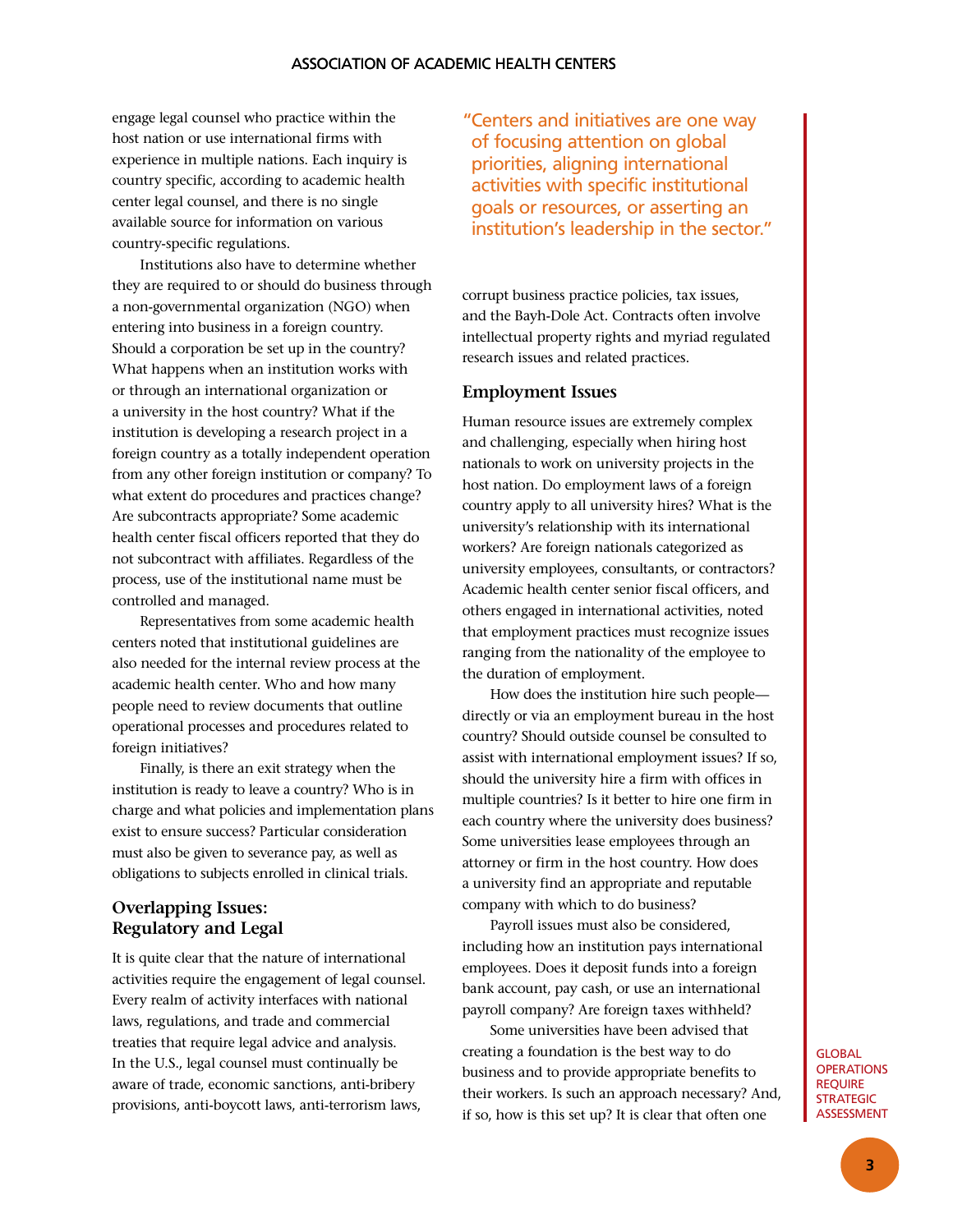## "An effective review will raise questions about the myriad operational issues that can place the institution at risk."

administrative question leads to another question rather than to an easy answer.

Employment issues often revolve around salaries and benefits. What is a fair salary for a senior research nurse working on a U.S. university site in Zambia, when Zambia's per capita income is approximately \$860. That same position at the university for an employee who resides in the U.S. may command a salary of \$50,000. Should different salary grades be created for employees working in a country with a different salary base?

Salary questions can also raise ethical questions that must be addressed. Differential pay scales (i.e., hardship pay) and danger pay guidelines for U.S. citizens working abroad can often become part of the salary equation.

Finally, university benefits that include health plan, retirement, and tuition scholarship monies raise questions about which employees should receive such benefits. Once the appropriate recipients of benefits are determined, academic health center administrators are finding that all issues are not resolved. Fringe rates become an issue. Which fringe rate should apply and/ or should a new fringe pool be developed with a new fringe rate for the foreign nationals? Administrators do not currently have the answers in policy documents.

Academic health center senior fiscal officers have cautioned that employment agreements are often mandated by local labor laws and warned about the use of independent contractors to be sure Supplemental Security Income is paid.

#### **Insurance and Risk**

The risk tolerance of the academic health center is central when considering what types of insurance should be provided to international workers. General liability, property, automobile liability, professional liability, medical, travel assistance, and security assistance are insurance areas that must be considered. Institutions must also be aware of the many exclusions (e.g., working in war zone) in life insurance and long-term liability contracts. Often institutions have to work with insurance carriers to remove exclusions.

The academic health center must also research whether there are exclusions written into national trade and economic policies. Administrators must be aware of export controls, trade sanctions, and terrorism policies. For example, does a university need to develop policies that define its obligation to provide protection to, or evacuation of, employees or workers in countries that are under sanction by the U.S. Department of Treasury?

Who or what is included in the coverage and what level of coverage should be given? Some institutions have their faculty pay for their own air ambulance insurance, for example; others have the academic department pay. If someone is injured overseas, is he or she covered by workmen's compensation? Is the individual covered if the institution has not listed all the places where the individual is working or traveling? What is the institution's obligation to the employee working overseas if the employee needs help when not conducting the business of the institution?

Equipment purchases also require monitoring. If an employee working overseas makes a purchase, how and when does it get inventoried at and insured by the institution?

Professional liability or malpractice insurance often becomes an issue when U.S. physicians provide care overseas. Some countries require that the physician is licensed by and covered under the malpractice insurance of the host country. Often, a memorandum of understanding between the U.S. institution and the hospital in the host foreign nation includes stipulations that medical residents be covered by the existing malpractice insurance of the U.S. institution.

All of these issues must be determined and questions answered well in advance of sending staff overseas. Often long lead times are necessary to process all the appropriate paperwork, both in the U.S. and abroad, prior to sending the employee overseas or hiring the foreign national.

Senior academic health center legal counsel have raised concerns about policies and practices

**GLOBAL OPERATIONS REQUIRE STRATEGIC ASSESSMENT**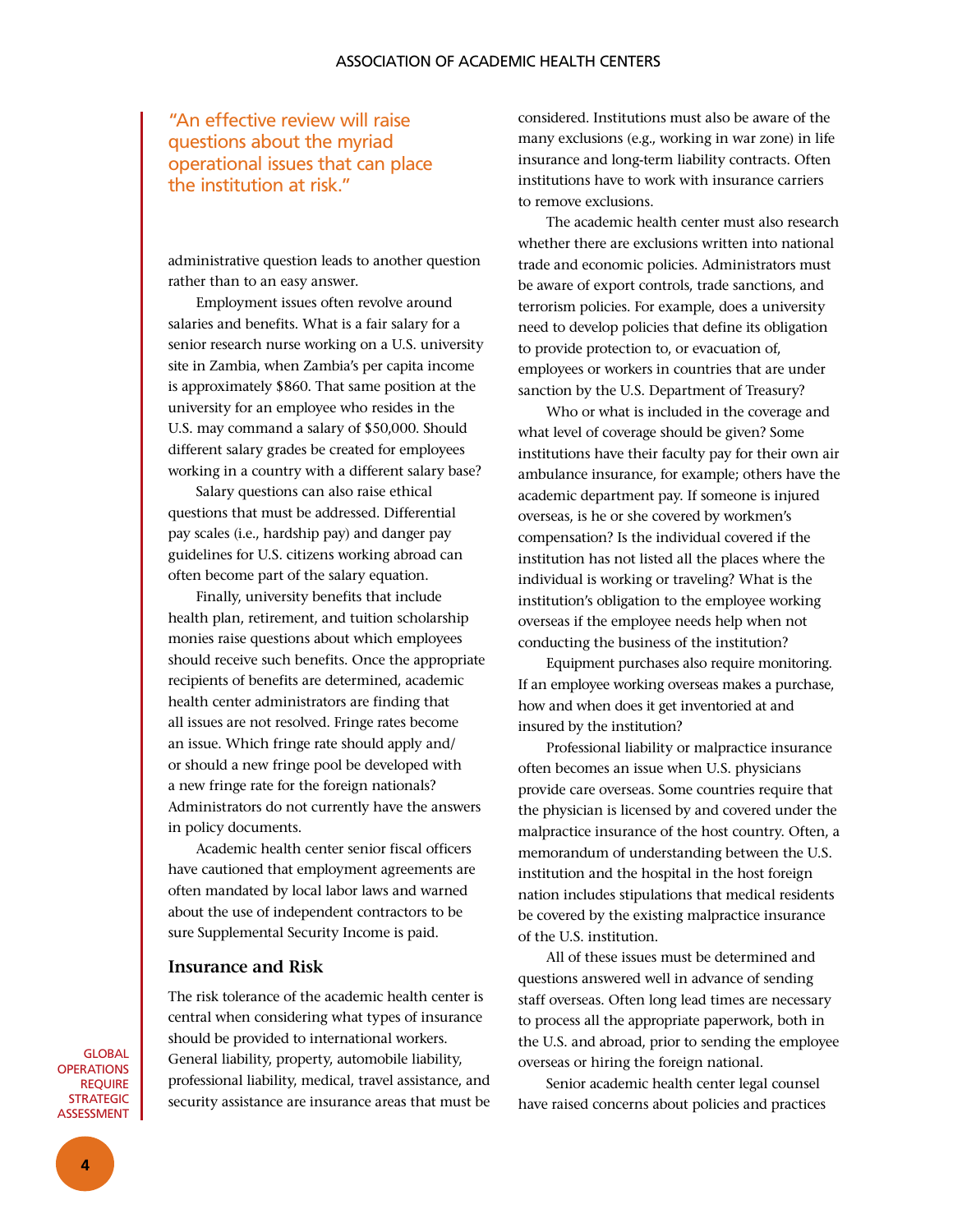that relate to university staff assisting in times of disaster, such as occurred with the Haitian earthquake. What happens when academic health center faculty and/or staff volunteer for projects or leave to assist without informing the university? What are the policies and procedures to follow when staff then asks for additional support or aid from the university?

## **Health and Safety**

With regard to health and safety issues, research projects, in particular, prompt multiple questions of what, if any, U.S. and institutional policies apply. Policies can relate to needle sticks or the shipment of research samples and materials. In terms of people, evacuation is always an issue. Many institutions have agencies that can provide evacuation services; however, institutional officers have noted that it is not always easy to know exact locations of university staff members.

#### **Banking and Finance**

Academic health center senior fiscal officers have noted that there are no simple answers to banking and finance questions. In fact, new antiterrorism regulations have heightened reporting requirements for international financial transactions, often requiring additional staff time to sort out policies and procedures. The global economic crisis has also raised questions about whether an academic health center should have insurance on bank accounts in foreign countries in the event of bank failures, especially if the U.S. institution is depositing federal grant monies.

Academic health center administrators should pay attention to issues that range from policies for wire transfers to signatory authorities for international bank accounts to the type of deposits that must be managed to pay international workers. Some institutions permit the opening of bank accounts overseas; others do not. Confirming currency conversion rates is critical. Reconciliation of expenses and audits are areas where no standard practices are apparent. The time spent on reconciliation of documents from overseas can also be quite costly in staff time, but senior academic health center fiscal officers have said they have not found recommendations, standards,

or guidelines for recording and keeping such documentation. Who conducts overseas audits to ensure strong business practices are being followed and who pays for these audits? What role, in fact, does the internal auditor play? One institution reported that it conducts internal auditing of its global operations every three months. Other institutions did not have set policies.

### **Institutional Structure**

Several institutions are in the process of reviewing and reorganizing their institutional structures. One university created a universitywide international advisory council, comprising legal, external relations, development, and representatives from the health science center to develop an institutional strategic plan. Leaders at this institution believe that a single point of contact is key for any faculty member, student, or employee needing help and support with international administrative issues. A communications network was established and a web entity is also under development. Leaders from this institution recommend having experts to serve current needs and to think about succession planning to ensure that individuals with the appropriate skills will be available to support and sustain the administrative infrastructure over time. Having a business coordinator can help in this regard. This institution is also taking on operational issues by forming a committee comprising human resource, tax, comptroller, and research personnel.

The challenge for this and other institutions is that the divide between the university and the academic health center often creates parallel administrative structures, which requires examination. One state-supported academic health center reported that a separate non-profit

" The realities of globalization point to the need for academic health center leaders to examine global operations and the administrative infrastructure supporting these ever expanding activities in academic health centers today."

**GLOBAL OPERATIONS REQUIRE STRATEGIC** Assessment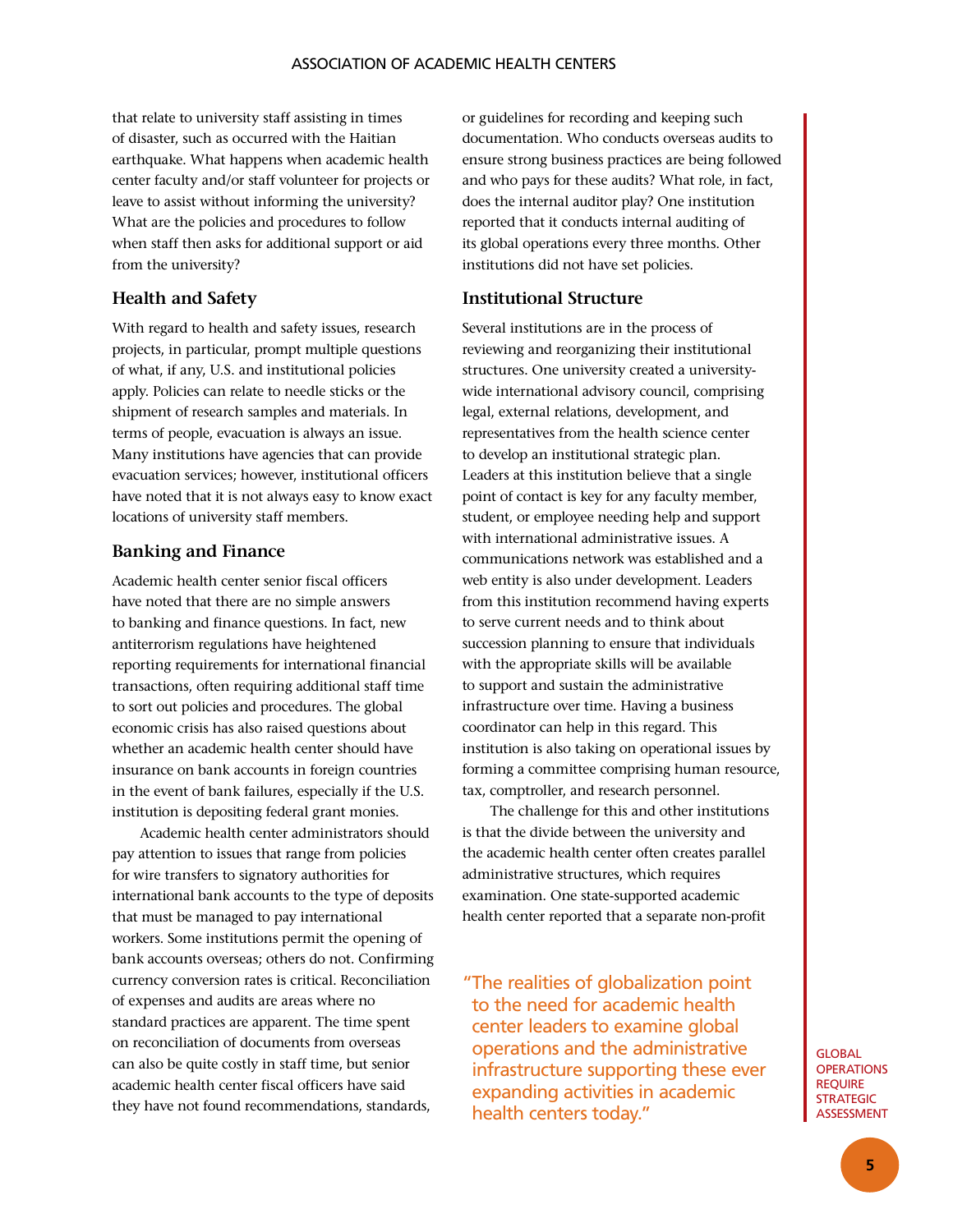"Academic health center CEOs need to become involved to develop and plan for the future, and thus avoid any crisis situation for their institutions."

entity with four staff has been established to develop in-country programs as well as policies and procedures for NGOs, procurement practices, and related issues.

## **Taking Action on Global Operations**

The realities of globalization point to the need for academic health center leaders to examine global operations and the administrative infrastructure supporting these ever expanding activities in academic health centers today. Recognizing the importance of this issue, the Association of Academic Health Centers, with its executive leadership group of Senior Administrative/Fiscal Officers, established a workgroup to assess the landscape of global operations in academic health centers. The group has already started the process to develop administrative and fiscal institutional guidelines and best practices, with a focus on faculty-staff issues and activities.

Even as this work is underway, it is important that CEOs of academic health centers draw their attention to global operations to ensure a systematic approach to issues. Academic health center CEOs need to become involved to develop and plan for the future, and thus avoid any crisis situation for their institutions. CEOs can assess the institutional context for globalization, raise awareness about global operations, articulate new visions and strategies, gain the commitment of key players, and provide sufficient resources to start the process to build strong and sustainable administrative infrastructures within academic health centers for the future.

**GLOBAL OPERATIONS REQUIRE STRATEGIC ASSESSMENT** 

#### **Acknowledgements:**

We would like to thank Ronnie L. Jowers, MBA, vice president for health affairs and CFO of the Woodruff Health Sciences Center at Emory University, and chair of the Global Operations Workgroup of the AAHC's Senior Administrative/ Fiscal Officers executive leadership group, for raising interest in this issue. We would also like to thank all members of the workgroup for their valuable contributions to this paper.